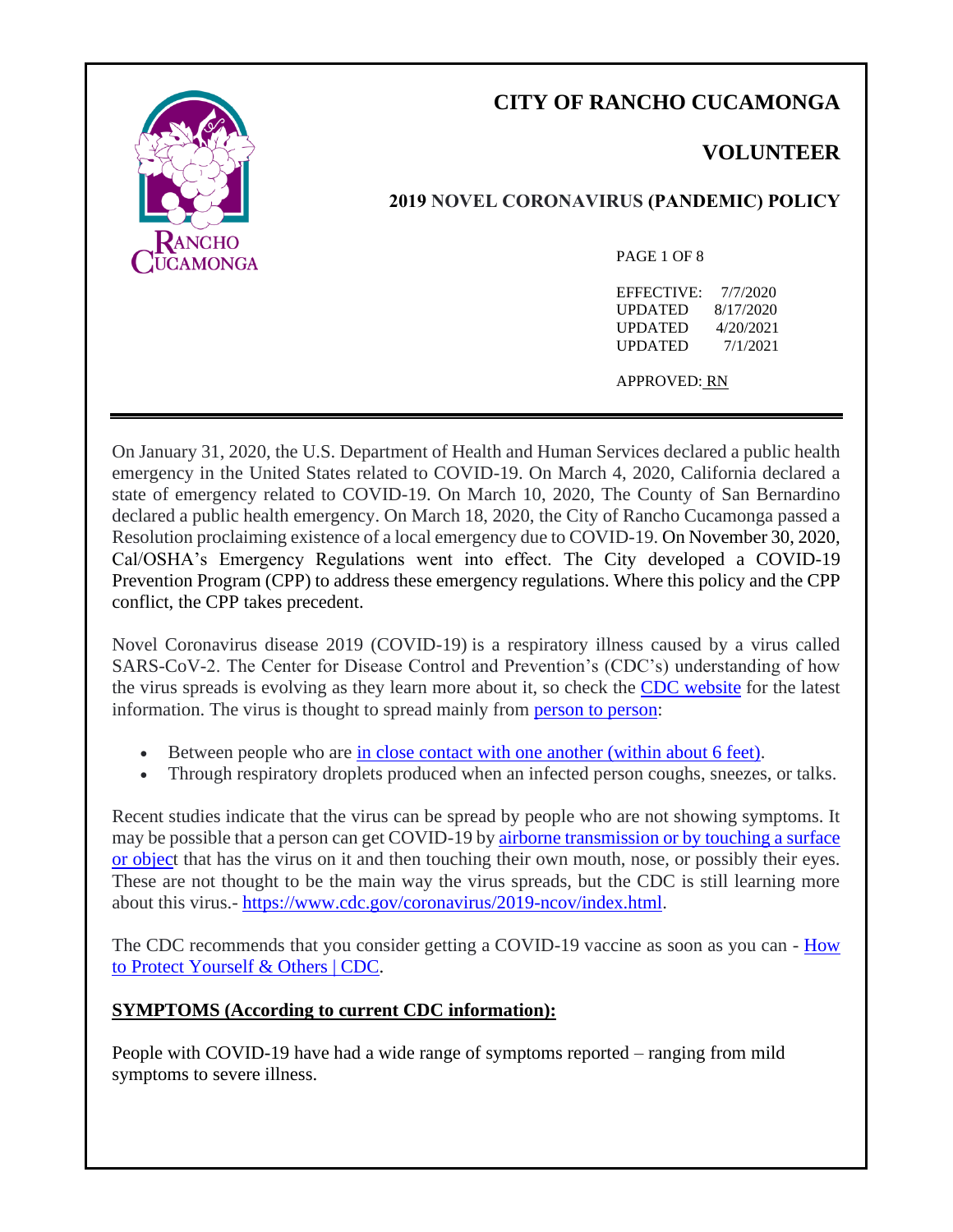## **2019 NOVEL CORONAVIRUS (PANDEMIC) POLICY FOR VOLUNTEERS Page 2 of 7**

Symptoms may appear **2-14 days after exposure to the virus.** People with these symptoms may have COVID-19:

- Fever or chills
- Cough
- Shortness of breath or difficulty breathing
- Fatigue
- Muscle or body aches
- Headache
- New loss of taste or smell
- Sore throat
- Congestion or runny nose
- Nausea or vomiting
- Diarrhea
- Conjunctivitis
- Rash on skin, or discoloration of fingers or toes

This list does not include all possible symptoms. CDC will continue to update this list as they learn more about COVID-19 [\(https://www.cdc.gov/coronavirus/2019-ncov/symptoms](https://www.cdc.gov/coronavirus/2019-ncov/symptoms-testing/symptoms.html)[testing/symptoms.html](https://www.cdc.gov/coronavirus/2019-ncov/symptoms-testing/symptoms.html) and [https://www.who.int/health-topics/coronavirus#tab=tab\\_3\)](https://www.who.int/health-topics/coronavirus#tab=tab_3).

The CDC recommends people seek medical attention for the following emergency warning signs\*.

Look for **emergency warning signs\*** for COVID-19. If someone is showing any of these signs, **seek emergency medical care immediately**

- Trouble breathing
- Persistent pain or pressure in the chest
- New confusion
- Inability to wake or stay awake
- Bluish lips or face
- Loss of speech or movement

\*This list is not all possible symptoms. Please call your medical provider for any other symptoms that are severe or concerning to you.

**Call 911 or call ahead to your local emergency facility:** Notify the operator that you are seeking care for someone who has or may have COVID-19.

# **PURPOSE:**

To establish a policy related to the COVID-19 Pandemic to meet our duty to provide a safe environment for our volunteers.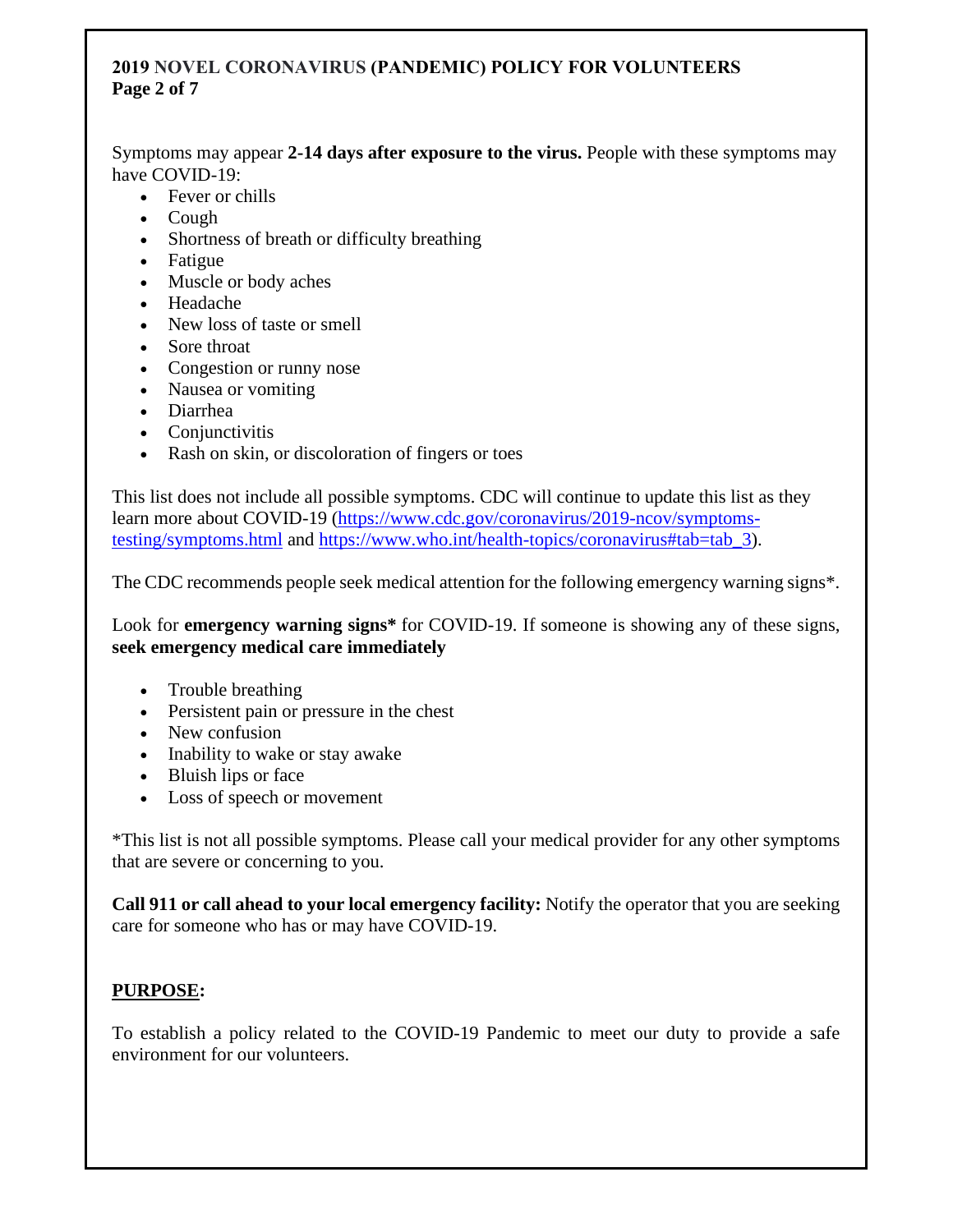### **2019 NOVEL CORONAVIRUS (PANDEMIC) POLICY FOR VOLUNTEERS Page 3 of 7**

# **POLICY PROVISIONS:**

This policy may change as additional information from the CDC, the California Department of Public Health (CDPH), the California Department of Education (CDE), and/or the San Bernardino County Health Department (SBCHD), The Occupational Safety and Health Administration (OSHA), the California Division of Occupational Safety and Health, better known as Cal/OSHA, and/or Any Other Formally Recognized Government Related Agency.

#### **A. COVID-19 Vaccinations Required**

The City has determined that the vaccination of volunteers is a business necessity to reduce the direct threat of COVID-19. In order to maintain a safe and healthy workplace, volunteers who work with the public, employees, or other volunteers are required to be fully vaccinated in accordance with [CDC guidelines.](https://www.cdc.gov/coronavirus/2019-ncov/vaccines/fully-vaccinated.html) Volunteers who are working from home or attending a class/training and following all COVID-19 protocols (social distancing, wearing a mask, washing their hands) are not required to be vaccinated in order to participate in those activities.

According to the CDC: People are considered fully vaccinated:

- 2 weeks after their second dose in a 2-dose series, such as the Pfizer or Moderna vaccines, or
- 2 weeks after a single-dose vaccine, such as Johnson & Johnson's Janssen vaccine

Volunteers are required to share their COVID-19 Vaccination Record Card with their supervisor who will then provide the City's Human Resources Department with the date of their final dose. This information will be maintained in a confidential medical file by the City's Human Resources Department and will only be used for legitimate and non-discriminatory business purposes. Unless expressly authorized by the volunteer, the City will not disclose such records or medical information except as permitted or required to under the law.

The City recognizes that volunteers with qualifying disabilities under the Americans with Disabilities Act (ADA) and volunteers with sincerely held religious beliefs under Title VII of the Civil Rights Act of 1964 (Title VII) may request medical or religious accommodations. Qualifying volunteers are entitled to a reasonable accommodation process under which the City must determine whether there is a reasonable accommodation that will allow the volunteer to continue to perform their essential job functions without posing a direct threat to the workplace.

Volunteers requesting any statutory exemption from receiving a COVID-19 vaccination may be required to provide supporting documentation, certification, or other evidence or information permissible by law. Each request will be considered under the applicable statutes, including the ADA and Title VII, but volunteers should understand that the City is not legally required to, provide accommodations to all volunteers who make such a request.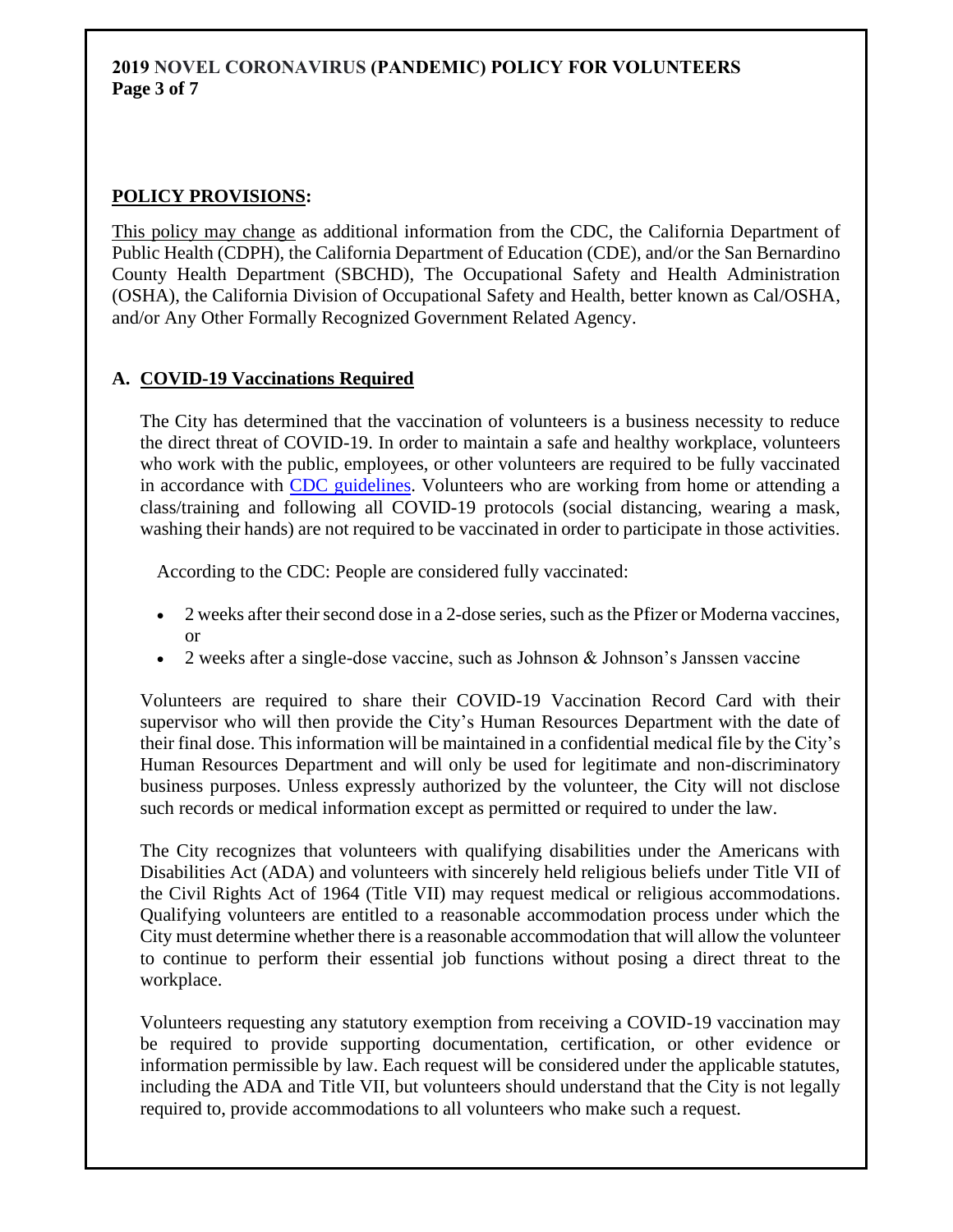## **2019 NOVEL CORONAVIRUS (PANDEMIC) POLICY FOR VOLUNTEERS Page 4 of 7**

#### **B. Daily Temperature and Symptom Checks**

Volunteers must take their temperatures and must review symptoms each day they participate in a program and/or volunteer on-site. Volunteers with Temperatures at or over 100.4 degrees or having any of the symptoms should stay home and notify their supervisor.

#### **C. Volunteers Exhibiting Symptoms Common to COVID-19 or Those That Test Positive for COVID-19**

In order to provide for the safety of other program participants, volunteers, employees, and the public any volunteer showing symptoms associated with COVID-19 (as listed above) or those that may test positive for COVID-19 must stay at home. Volunteers must notify their supervisor or Department of the absence and the reason. Volunteers exhibiting the symptoms of COVID-19 or testing positive from COVID-19 are directed to follow CDC guidelines and self-isolate at home and not be at a City facility or participate in a City program until they meet the requirements to discontinue isolation.

For the safety of our workforce, the City will also ask volunteers exhibiting symptoms and those that have tested positive for COVID-19 to provide a list of employees and volunteers (name and date of exposure) you had close contact with at work (within 6 feet for more than fifteen minutes in a 24 hour period) from the time of your potential exposure (approximately two days from when the volunteer first exhibited symptoms and/or first took a test that returned a positive result, or from the day the volunteer had contact with someone with a positive COVID-19 test).

Persons with COVID-19 who have or had symptoms and were directed to care for themselves at home may discontinue isolation under the following conditions:

- 1. At least 10 days have passed since symptom onset; **and**
- 2. At least 24 hours have passed since resolution of fever without the use of fever-reducing medications; **and**
- 3. Other symptoms have improved.

Persons with laboratory-confirmed COVID-19 who have not had any symptoms and were directed to care for themselves at home may discontinue isolation under the following conditions:

1. 10 days after the date of their first positive test for COVID-19.

Volunteers who are self-quarantined in accordance with Section A of this policy, may work remotely if possible.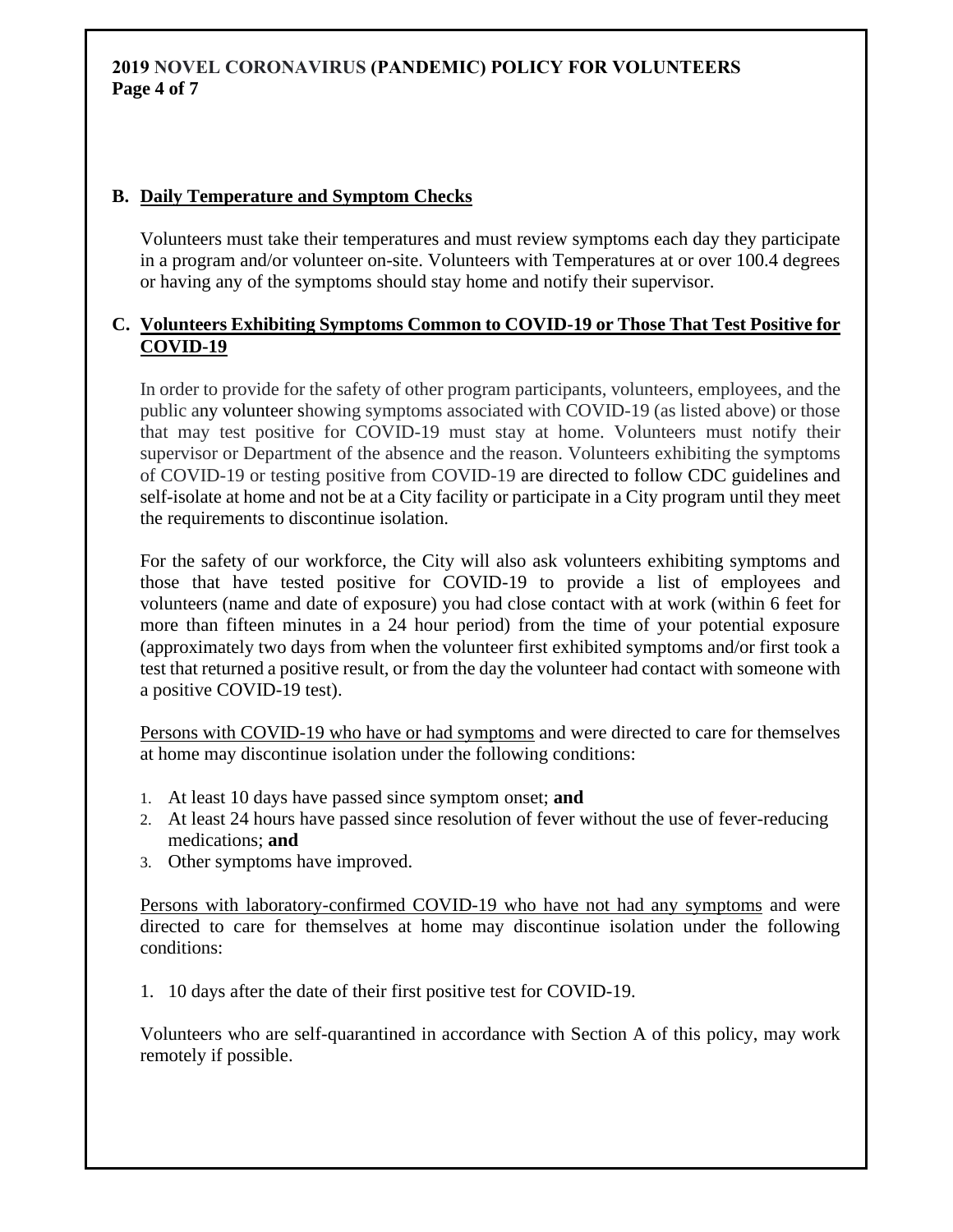# **2019 NOVEL CORONAVIRUS (PANDEMIC) POLICY FOR VOLUNTEERS Page 5 of 7**

#### **D. Volunteers That Have Been in Close Contact with Someone Who Has Tested Positive for COVID-19 and Volunteers Who Reside with Someone That Has Been in Close Contact with Someone Who Has Tested Positive for COVID-19 – who have no symptoms**

In order to provide for the safety of our employees, volunteers, program participants and the public, volunteers who have been in close contact (within 6 feet for more than fifteen minutes in a 24 hour period) to an individual who has tested positive for COVID-19, or reside with someone who has been in contact with someone who tested positive for COVID-19 within the last fourteen days may not be at a City facility or participate in a City program for fourteen (14) days. Cal/OSHA recommends that you self-isolate during this time. Volunteers must inform their supervisors as soon as they are aware of these situations.

For the safety of our workforce, the City will also ask volunteers exhibiting symptoms and those that have tested positive for COVID-19 to provide a list of employees and volunteers (name and date of exposure) you had close contact with at work (within 6 feet for more than fifteen minutes in a 24 hour period) from the time of your potential exposure (approximately two days from when the volunteer first exhibited symptoms and/or first took a test that returned a positive result, or from the day the volunteer had contact with someone with a positive COVID-19 test).

Volunteers who are fully vaccinated (Two week after the final dose) for COVID-19, may continue to volunteer as long as they have no symptoms and are not positive for COVID-19.

# **E. Travel Related Reasons for Quarantine**

For volunteers returning from international travel, from another State, or from travel on a cruise ship, [\(https://www.cdc.gov/coronavirus/2019-ncov/travelers/index.html](https://www.cdc.gov/coronavirus/2019-ncov/travelers/index.html) [https://wwwnc.cdc.gov/travel/page/covid-19-cruise-ship\)](https://wwwnc.cdc.gov/travel/page/covid-19-cruise-ship), the City asks that you to do one of the following:

- 1. [Get tested](https://gcc02.safelinks.protection.outlook.com/?url=https%3A%2F%2Fwww.cdc.gov%2Fcoronavirus%2F2019-ncov%2Ftravelers%2Ftesting-air-travel.html&data=04%7C01%7CRobert.Neiuber%40cityofrc.us%7Cdd29659db0f44c9e583808d89ecb73d6%7C4b433582df6c4498ac682ba6de5d8261%7C0%7C0%7C637433943946715569%7CUnknown%7CTWFpbGZsb3d8eyJWIjoiMC4wLjAwMDAiLCJQIjoiV2luMzIiLCJBTiI6Ik1haWwiLCJXVCI6Mn0%3D%7C1000&sdata=1XDOMf7e%2FR4I7DalER4d7EKkZ57VmqH77cRR8mWaxzI%3D&reserved=0) 3-5 days after travel **AND** not be at a City facility or participate in a City program for 7 days after travel.
	- a. Even if you test negative, stay home for the full 7 days.
	- b. If your test is positive or you develop COVID-19 related symptoms, inform your supervisor or HR immediately.
- 2. If you don't get tested, you may not be at a City facility or participate in a City program for 10 days after travel.
	- a. If you develop COVID-19 related symptoms, inform your supervisor or HR immediately.

In addition, the CDC recommends these actions for 14 days after you return from travel to protect others from getting COVID-19:

• [Stay at least 6 feet/2 meters](https://gcc02.safelinks.protection.outlook.com/?url=https%3A%2F%2Fwww.cdc.gov%2Fcoronavirus%2F2019-ncov%2Fprevent-getting-sick%2Fsocial-distancing.html&data=04%7C01%7CRobert.Neiuber%40cityofrc.us%7Cdd29659db0f44c9e583808d89ecb73d6%7C4b433582df6c4498ac682ba6de5d8261%7C0%7C0%7C637433943946735483%7CUnknown%7CTWFpbGZsb3d8eyJWIjoiMC4wLjAwMDAiLCJQIjoiV2luMzIiLCJBTiI6Ik1haWwiLCJXVCI6Mn0%3D%7C1000&sdata=FVN8FK3uwshC52VeTKjTJTedHYb2jbhkytxFHrHeeWA%3D&reserved=0) (about 2 arm lengths) from anyone who did not travel with you, particularly in crowded areas. It's important to do this everywhere — both indoors and outdoors.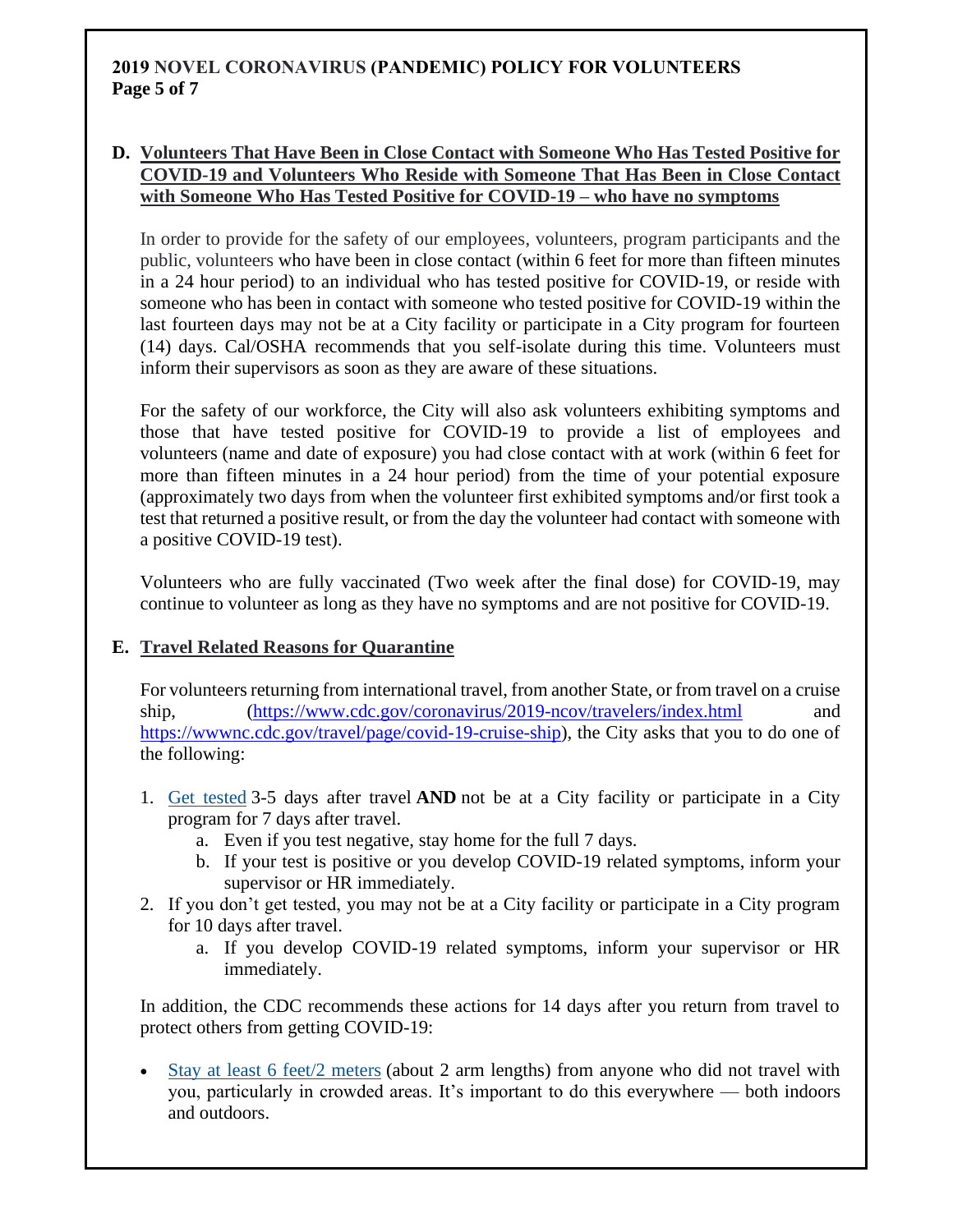## **2019 NOVEL CORONAVIRUS (PANDEMIC) POLICY FOR VOLUNTEERS Page 6 of 7**

- Wear a [mask](https://gcc02.safelinks.protection.outlook.com/?url=https%3A%2F%2Fwww.cdc.gov%2Fcoronavirus%2F2019-ncov%2Fprevent-getting-sick%2Fabout-face-coverings.html&data=04%7C01%7CRobert.Neiuber%40cityofrc.us%7Cdd29659db0f44c9e583808d89ecb73d6%7C4b433582df6c4498ac682ba6de5d8261%7C0%7C0%7C637433943946745439%7CUnknown%7CTWFpbGZsb3d8eyJWIjoiMC4wLjAwMDAiLCJQIjoiV2luMzIiLCJBTiI6Ik1haWwiLCJXVCI6Mn0%3D%7C1000&sdata=CN6Qj5nAiLoVLiSa7SnR2n2v8p8gxoON%2FswGmoMxN%2FA%3D&reserved=0) to keep your nose and mouth covered when you are in shared spaces outside of your home, including when using [public transportation.](https://gcc02.safelinks.protection.outlook.com/?url=https%3A%2F%2Fwww.cdc.gov%2Fcoronavirus%2F2019-ncov%2Ftravelers%2Fface-masks-public-transportation.html&data=04%7C01%7CRobert.Neiuber%40cityofrc.us%7Cdd29659db0f44c9e583808d89ecb73d6%7C4b433582df6c4498ac682ba6de5d8261%7C0%7C0%7C637433943946745439%7CUnknown%7CTWFpbGZsb3d8eyJWIjoiMC4wLjAwMDAiLCJQIjoiV2luMzIiLCJBTiI6Ik1haWwiLCJXVCI6Mn0%3D%7C1000&sdata=t6PkV2utGnYPX3MtHfmb9KakPNnpUHwZATmwL2JLKBY%3D&reserved=0)
- If there are people in the household who did not travel with you, [wear a mask](https://gcc02.safelinks.protection.outlook.com/?url=https%3A%2F%2Fwww.cdc.gov%2Fcoronavirus%2F2019-ncov%2Fprevent-getting-sick%2Fdiy-cloth-face-coverings.html&data=04%7C01%7CRobert.Neiuber%40cityofrc.us%7Cdd29659db0f44c9e583808d89ecb73d6%7C4b433582df6c4498ac682ba6de5d8261%7C0%7C0%7C637433943946755396%7CUnknown%7CTWFpbGZsb3d8eyJWIjoiMC4wLjAwMDAiLCJQIjoiV2luMzIiLCJBTiI6Ik1haWwiLCJXVCI6Mn0%3D%7C1000&sdata=8By0z%2FzzLvVTakH3cGYkjfuzStaWYuTSxlEBe4vHUM4%3D&reserved=0) and ask everyone in the household to wear masks in shared spaces inside your home.
- [Wash your hands](https://gcc02.safelinks.protection.outlook.com/?url=https%3A%2F%2Fwww.cdc.gov%2Fcoronavirus%2F2019-ncov%2Fprevent-getting-sick%2Fprevention.html&data=04%7C01%7CRobert.Neiuber%40cityofrc.us%7Cdd29659db0f44c9e583808d89ecb73d6%7C4b433582df6c4498ac682ba6de5d8261%7C0%7C0%7C637433943946755396%7CUnknown%7CTWFpbGZsb3d8eyJWIjoiMC4wLjAwMDAiLCJQIjoiV2luMzIiLCJBTiI6Ik1haWwiLCJXVCI6Mn0%3D%7C1000&sdata=yaIWhHnA2Jw%2FQeH%2BpdhLn2H7MNrz4KEtdeVUQ26celM%3D&reserved=0) often or use hand sanitizer with at least 60% alcohol.
- Avoid being around people who are at [increased risk for severe illness.](https://gcc02.safelinks.protection.outlook.com/?url=https%3A%2F%2Fwww.cdc.gov%2Fcoronavirus%2F2019-ncov%2Fneed-extra-precautions%2Fpeople-at-increased-risk.html&data=04%7C01%7CRobert.Neiuber%40cityofrc.us%7Cdd29659db0f44c9e583808d89ecb73d6%7C4b433582df6c4498ac682ba6de5d8261%7C0%7C0%7C637433943946765351%7CUnknown%7CTWFpbGZsb3d8eyJWIjoiMC4wLjAwMDAiLCJQIjoiV2luMzIiLCJBTiI6Ik1haWwiLCJXVCI6Mn0%3D%7C1000&sdata=zbwyE32vYTF2aGeDVMnpCIiUUKtyFokzya3PKzmmP0Q%3D&reserved=0)
- Watch your health: Look for [symptoms](https://gcc02.safelinks.protection.outlook.com/?url=https%3A%2F%2Fwww.cdc.gov%2Fcoronavirus%2F2019-ncov%2Fsymptoms-testing%2Fsymptoms.html&data=04%7C01%7CRobert.Neiuber%40cityofrc.us%7Cdd29659db0f44c9e583808d89ecb73d6%7C4b433582df6c4498ac682ba6de5d8261%7C0%7C0%7C637433943946765351%7CUnknown%7CTWFpbGZsb3d8eyJWIjoiMC4wLjAwMDAiLCJQIjoiV2luMzIiLCJBTiI6Ik1haWwiLCJXVCI6Mn0%3D%7C1000&sdata=%2BYz7GeLjEsEMeaAaaDXLM0m5tLp8ZZXj5YXQZ6aDA7k%3D&reserved=0) of COVID-19, and take your temperature if you feel sick.

In accordance with CDC guidelines on fully vaccinated people, fully vaccinated volunteers (14 days since your second shot) are exempt from Section E Travel Related Reasons for Quarantine in the COVID-19 policy. Volunteers using this exemption are required to share their COVID-19 Vaccination information with the Human Resources Department and the date of their final dose will be noted and kept as a confidential medical record. Volunteers should still be required to follow the CDC recommended actions above for the 14 days after returning from travel.

#### **F. Washing Your Hands and Face Coverings**

According to the CDC, Hand hygiene is an important part of the U.S. response to COVID-19. Practicing hand hygiene, which includes the use of alcohol-based hand rub or handwashing, is a simple yet effective way to prevent the spread of pathogens and infections. The City asks volunteers to consider washing their hands frequently and at a minimum when visibly soiled, before eating, and after using the restroom**.** Hands should be washed with soap and water for at least 20 seconds or with alcohol-based hand rub with greater than 60% ethanol or 70% isopropanol - [https://www.cdc.gov/handwashing/when-how-handwashing.html.](https://www.cdc.gov/handwashing/when-how-handwashing.html)

To provide the safest possible working environment, the City requires all volunteers to wear face coverings in all City/District facilities and when interacting with anyone including other staff if you are not fully vaccinated. All volunteers may wear face coverings if they want

#### **G. This Policy May Be Amended as Needed in order to Meet the Best Practices as Outlined by the CDC, CDE, SBCHD, OSHA, Cal/OSHA or Any Other Formerly Recognized Government Related Agency.**

The City may from time to time amend this policy as needed.

The City provides access to water and soap at all facilities. We will work to provide additional hand sanitizer, disinfectant wipes, and ongoing cleaning in compliance with CDC recommendations - [https://www.cdc.gov/coronavirus/2019-ncov/community/home/cleaning](https://www.cdc.gov/coronavirus/2019-ncov/community/home/cleaning-disinfection.html)[disinfection.html.](https://www.cdc.gov/coronavirus/2019-ncov/community/home/cleaning-disinfection.html) Volunteers who have assigned office space should use the last 10 minutes before the end of their day to clean their work area using the provided disinfectants. Disinfectants, disposable towels and gloves will be provided to all sites.

Volunteers with questions or concerns regarding this policy or COVID -19 can speak to their Supervisor, Manager, Department Head, and/or Human Resources (Extension 2418